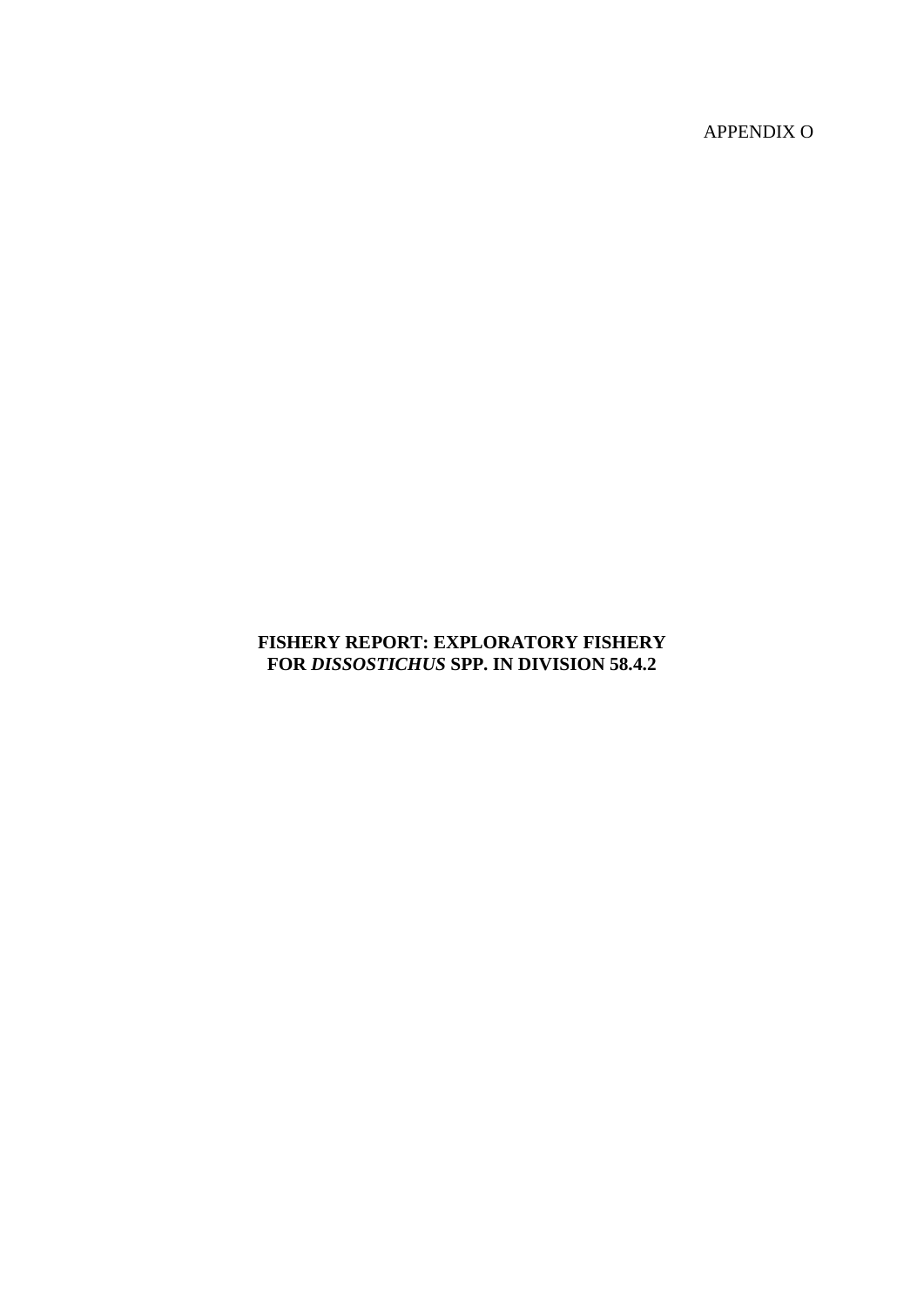# **CONTENTS**

|                                                   | $\mathbf{1}$<br>$\overline{2}$<br>$\overline{2}$<br>3 |
|---------------------------------------------------|-------------------------------------------------------|
|                                                   | 3                                                     |
|                                                   | 6<br>6<br>8                                           |
|                                                   | 9                                                     |
| 5.2 Assessment of impacts on affected populations | 10<br>10<br>11<br>11<br>11                            |
|                                                   | 12<br>12<br>12                                        |
|                                                   | 12                                                    |
|                                                   | 13<br>13<br>13                                        |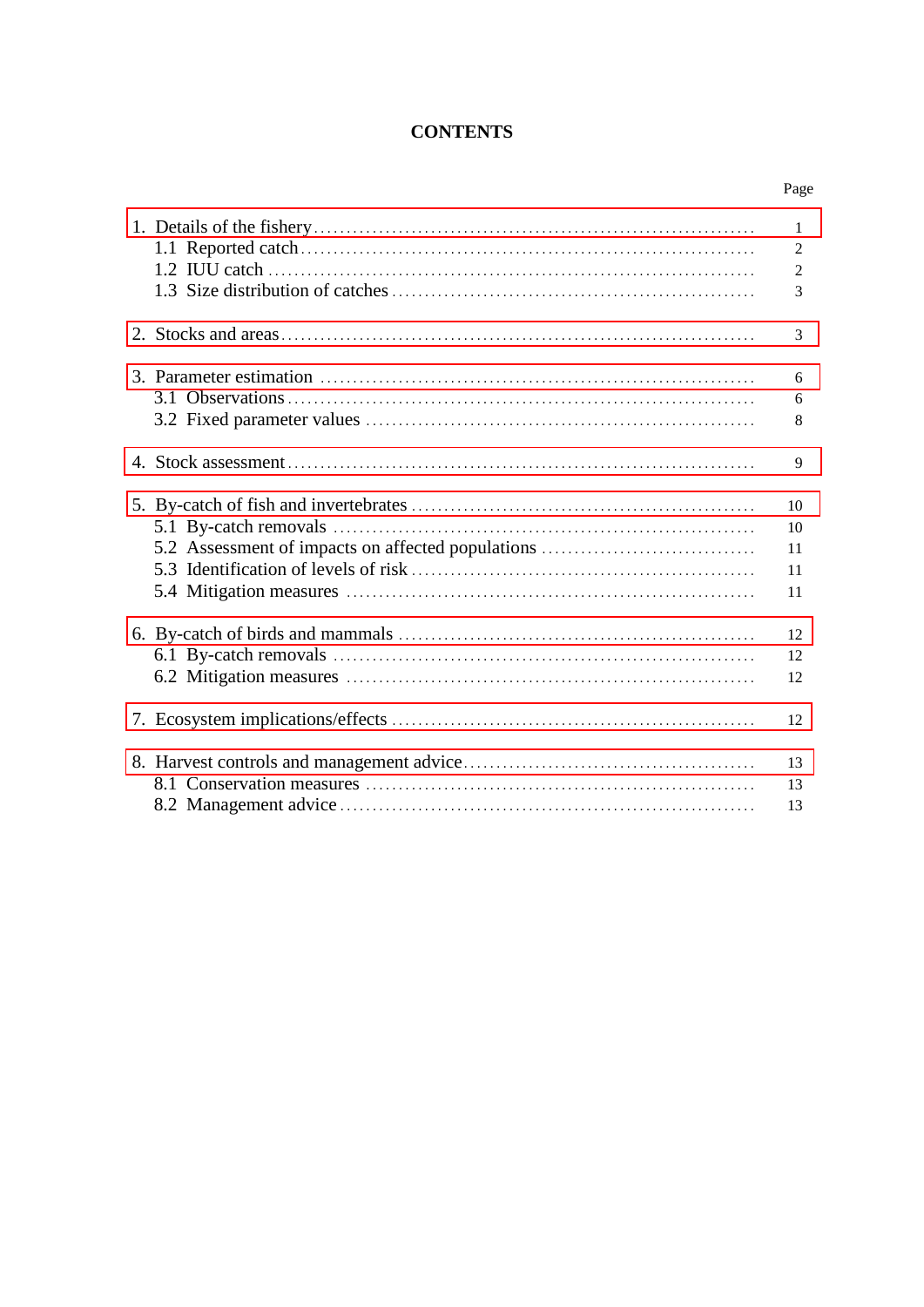### **FISHERY REPORT: EXPLORATORY FISHERY FOR**  *DISSOSTICHUS* **SPP. IN DIVISION 58.4.2**

#### <span id="page-2-0"></span>**1. Details of the fishery**

The exploratory fishery for *Dissostichus* spp. in Division 58.4.2 was first agreed by the Commission in 1999/2000. This was a trawl fishery which was permitted in association with a new fishery for *Chaenodraco wilsoni*, *Lepidonotothen kempi*, *Trematomus eulepidotus* and *Pleuragramma antarcticum* (CM 186/XVIII). permitted in 2000/01, and in 2001/02 in association with a new fishery for *Macrourus* spp. In 2002/03, the fishery for *Dissostichus* spp. in Division 58.4.2 changed to an exploratory longline fishery.

2. In 2010/11, the exploratory fishery for *Dissostichus* spp. in Division 58.4.2 was limited to Japanese, Korean, New Zealand, South African and Spanish vessels using longlines only (CM 41-05). The precautionary catch limit for *Dissostichus* spp. was 70 tonnes, of which no more than 30 tonnes could be taken in SSRU A and no more than 40 tonnes could be taken in SSRU E (see Figure 1). The other SSRUs (B, C and D) were closed to fishing. The catch limits for by-catch species were defined in CM 33-03. The fishing season was from 1 December 2010 to 30 November 2011. Environmental protection in this fishery is regulated by CMs 26-01, 22-06, 22-07 and 22-08.

3. Five Members (Japan, Republic of Korea, New Zealand, South Africa and Spain) and a total of five vessels notified their intention to participate in the exploratory fishery for *Dissostichus* spp. in Division 58.4.2 in 2011/12 and the Working Group recommended the existing limits for this fishery be retained in 2011/12.



Figure 1: General map of Division 58.4.2 and location of SSRUs (A–E in that division).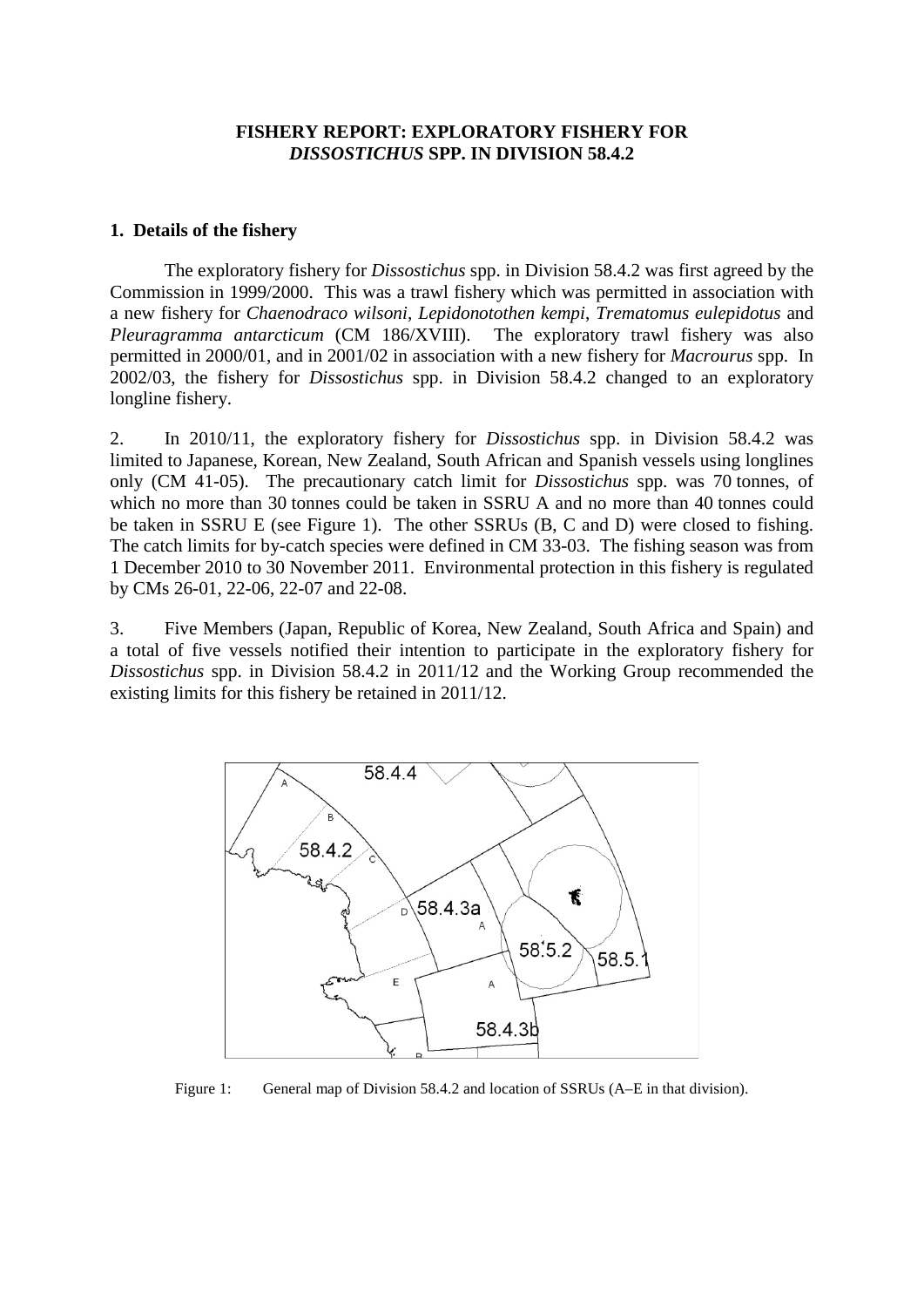## **1.1 Reported catch**

4. Licensed longline vessels have fished the exploratory fishery for *Dissostichus* spp. in Division 58.4.2 since 2003/04, and the target species is *D. mawsoni* (Tables 1(a) and 1(b)). In 2010/11, one vessel fished in SSRU E and reported a total catch of 136 tonnes of *Dissostichus* spp. (Table 1(b), Figure 1).

5. SSRU E was closed on 24 February 2011 (catch limit for *Dissostichus* spp.: 40 tonnes; final reported catch: 136 tonnes), and consequently the fishery, was closed on 25 February 2011 (SSRU A catch limit for *Dissostichus* spp.: 30 tonnes; final reported catch: 0 tonnes – whole fishery catch limit for *Dissostichus* spp.: 70 tonnes; final reported catch: 136 tonnes).

| Season  | Regulated fishery |                     |             |                                    |                         |     |                  | Total    |
|---------|-------------------|---------------------|-------------|------------------------------------|-------------------------|-----|------------------|----------|
|         |                   | Effort              |             | Dissostichus spp.                  |                         |     | <b>IUU</b> catch | removals |
|         |                   | (number of vessels) | Catch limit |                                    | Reported catch (tonnes) |     | (tonnes)         | (tonnes) |
|         | Limit             | Reported            | (tonnes)    | D. eleginoides D. mawsoni<br>Total |                         |     |                  |          |
| 2002/03 |                   |                     | 500         | $<$ 1                              | 117                     | 117 | 98               | 215      |
| 2003/04 |                   |                     | 500         | $<$ 1                              | 20                      | 20  | 197              | 217      |
| 2004/05 | 8                 | 4                   | 780         |                                    | 125                     | 126 | 86               | 212      |
| 2005/06 | 7                 | 3                   | 780         | $<$ 1                              | 163                     | 164 | 192              | 356      |
| 2006/07 | 8                 | 3                   | 780         | $<$ 1                              | 124                     | 124 | 288              | 412      |
| 2007/08 | 14                | 3                   | 780         | $<$ 1                              | 216                     | 217 | $\Omega$         | 217      |
| 2008/09 | 14                | $\mathfrak{D}$      | 70          | $\theta$                           | 66                      | 66  | 176              | 242      |
| 2009/10 | 8                 |                     | 70          | $\theta$                           | 93                      | 93  | 432              | 525      |
| 2010/11 |                   |                     | 70          | $\theta$                           | 136                     | 136 | *                | 136      |

Table 1(a): Catch history for *Dissostichus* spp. in Division 58.4.2 (source: STATLANT data for past seasons, and catch and effort reports for current season, WG-FSA-11/10 and past reports for IUU catch).

Not estimated

Table 1(b): Catch of *Dissostichus* spp. in Division 58.4.2 reported by SSRU (source: fine-scale data pro-rated by total reported catch in Table 1(a)).

| Season  | D. eleginoides |   |        |   |          | D. mawsoni |   |    |    |     |
|---------|----------------|---|--------|---|----------|------------|---|----|----|-----|
|         | A              | B | C      | D | Е        | A          | В | C  | D  | E   |
| 2002/03 |                |   | ${<}1$ |   | $<$ 1    |            |   | 17 | 16 | 84  |
| 2003/04 |                |   |        |   | $\leq$ 1 |            |   |    | 5  | 14  |
| 2004/05 |                |   |        |   | $<$ 1    | 62         |   | 15 |    | 48  |
| 2005/06 |                |   |        |   | $<$ 1    | 4          |   | 4  |    | 156 |
| 2006/07 | $<$ 1          |   |        |   | $<$ 1    | 58         |   |    |    | 65  |
| 2007/08 |                |   |        |   | $<$ 1    | 54         |   | 37 |    | 125 |
| 2008/09 |                |   |        |   |          | 5          |   |    |    | 61  |
| 2009/10 |                |   |        |   |          | 53         |   |    |    | 40  |
| 2010/11 |                |   |        |   |          |            |   |    |    | 136 |

#### **1.2 IUU catch**

6. Information on IUU fishing indicated that over 1 400 tonnes of *Dissostichus* spp. had been taken during IUU fishing in Division 58.4.2 since 2002/03 (Table 1(a)). The total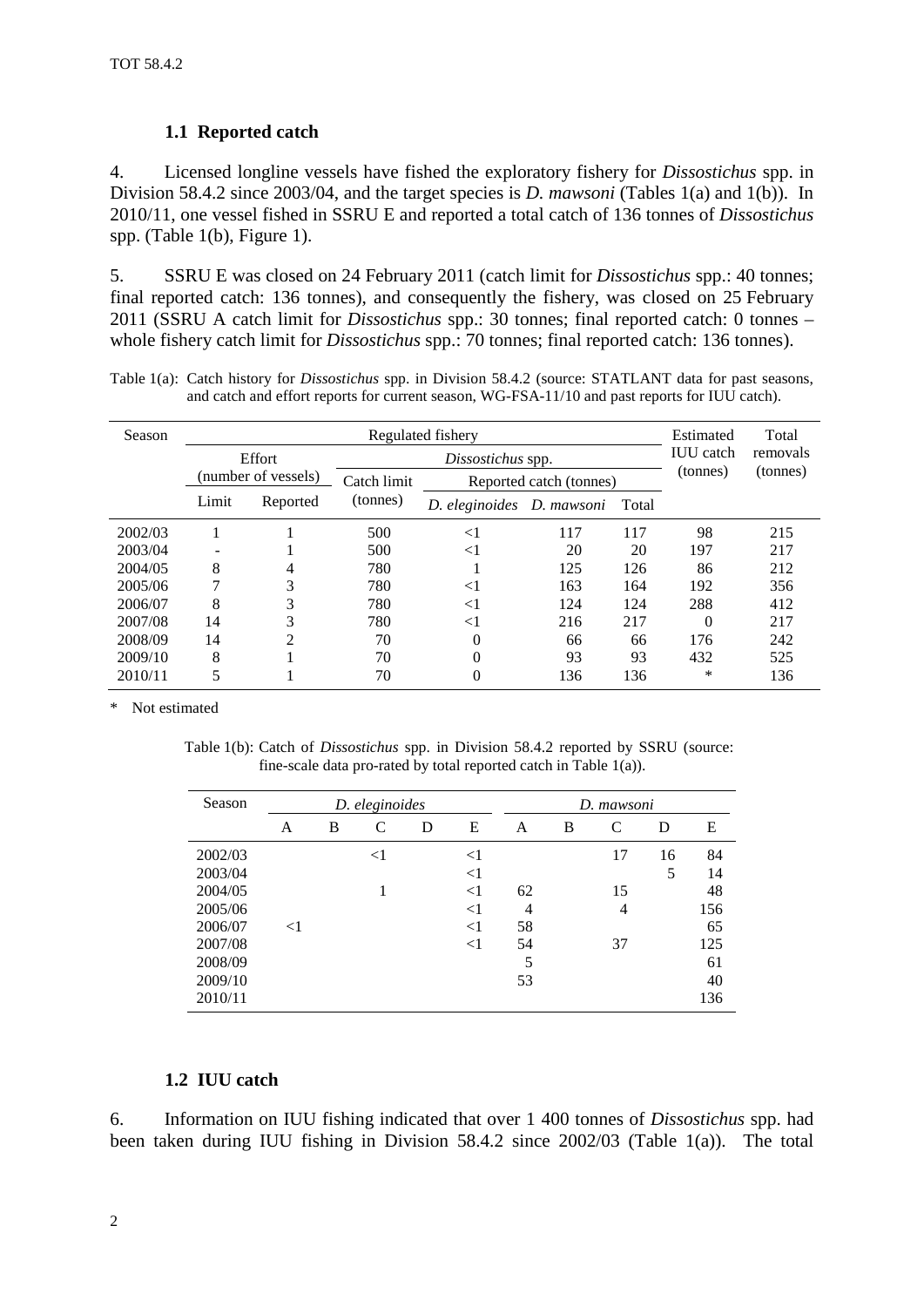<span id="page-4-0"></span>removal of *Dissostichus* spp. in 2009/10 was estimated at 525 tonnes and well in excess of the catch limit. The IUU catch of *Dissostichus* spp. in 2010/11 was not estimated (SC-CAMLR-XXIX, paragraph 6.5).

## **1.3 Size distribution of catches**

7. Most *D. mawsoni* caught in the fishery ranged from 50 to 170 cm in length (Figure 2). A bimodal distribution was observed from 2002/03 to 2004/05, with broad modes at approximately 60–80 and 130–160 cm, while the distributions in following seasons have a mode at 125–160 cm. The detailed distribution of catches will have to be investigated in order to understand these changes.



Weighted Frequency (proportion of the catch)

Figure 2: Catch-weighted length frequencies for *Dissostichus mawsoni* in Division 58.4.2 (source: observer and fine-scale data).

### **2. Stocks and areas**

8. The Working Group noted that the two-stock 'east and west' hypothesis presented in WG-FSA-08/43 could also be simply a differential immature/mature distribution of animals of one stock, as is seen in the Ross Sea. It was agreed that even though the (very low) number of tag returns might support a two-stock hypothesis, the sample size is currently so low that both hypotheses are equally plausible.

9. The most likely areas where *D. mawsoni* spawn are the Pacific Antarctic Ridge north of the Ross Sea and the Amundsen Ridge in the Amundsen Sea. In the Cooperation Sea the most likely area of spawning is BANZARE Bank. Spawning occurs in winter and may extend into autumn or spring (WG-FSA-08/14).

10. The Working Group noted that the results in WG-FSA-08/43 and Figures 3 and 4 confirm the hypotheses that juvenile fish inhabit mostly the shelf, while larger fish live on the slope and pre-spawning fish are found either on their northward spawning migration or inhabit the deeper slope.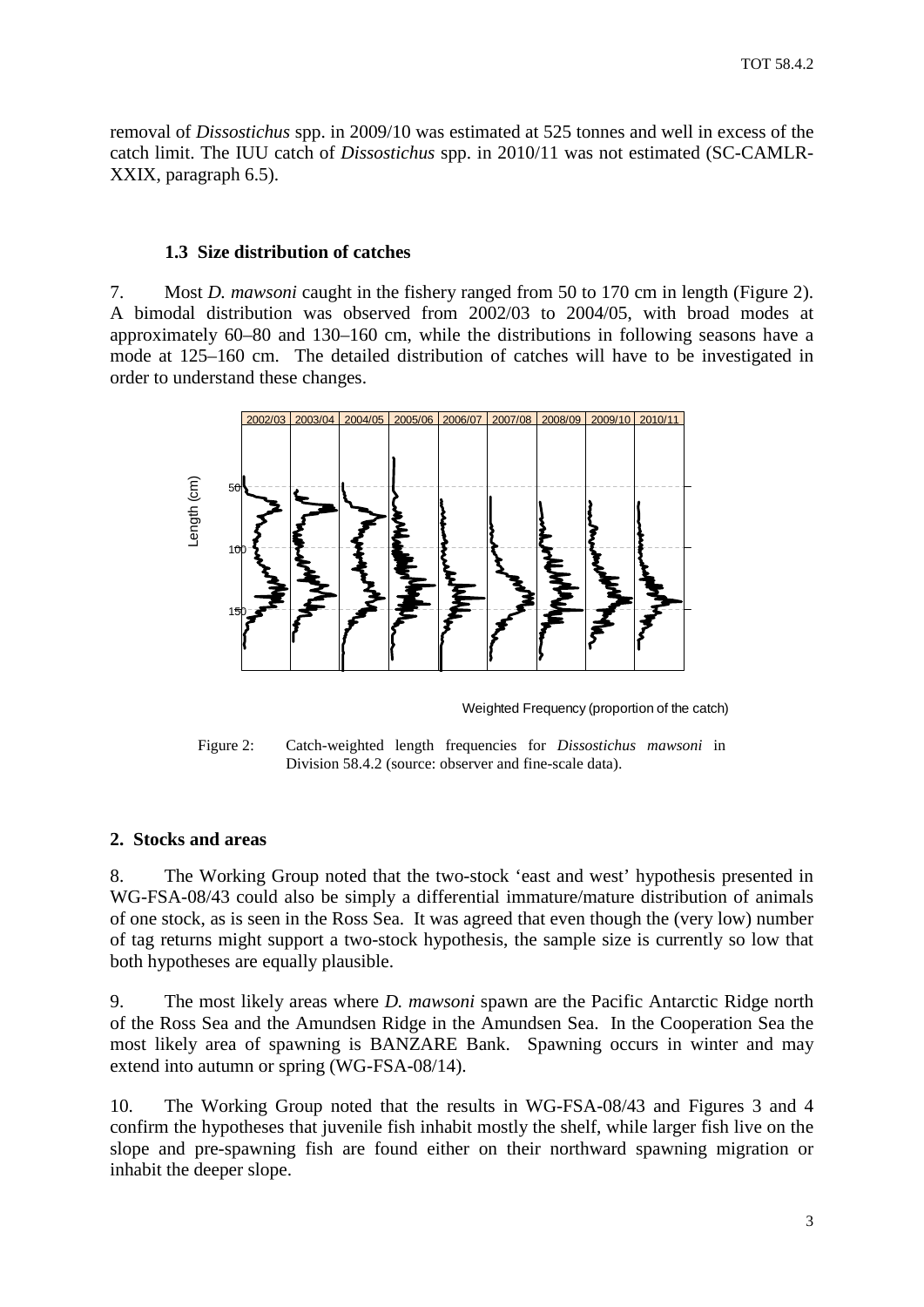

Figure 3: Plot of tag recaptures of *Dissostichus mawsoni* in Divisions 58.4.1, 58.4.2 and 58.4.3b recorded between 2003/04 and 2009/10. 'T' indicates the release location and 'R' indicates the recapture location.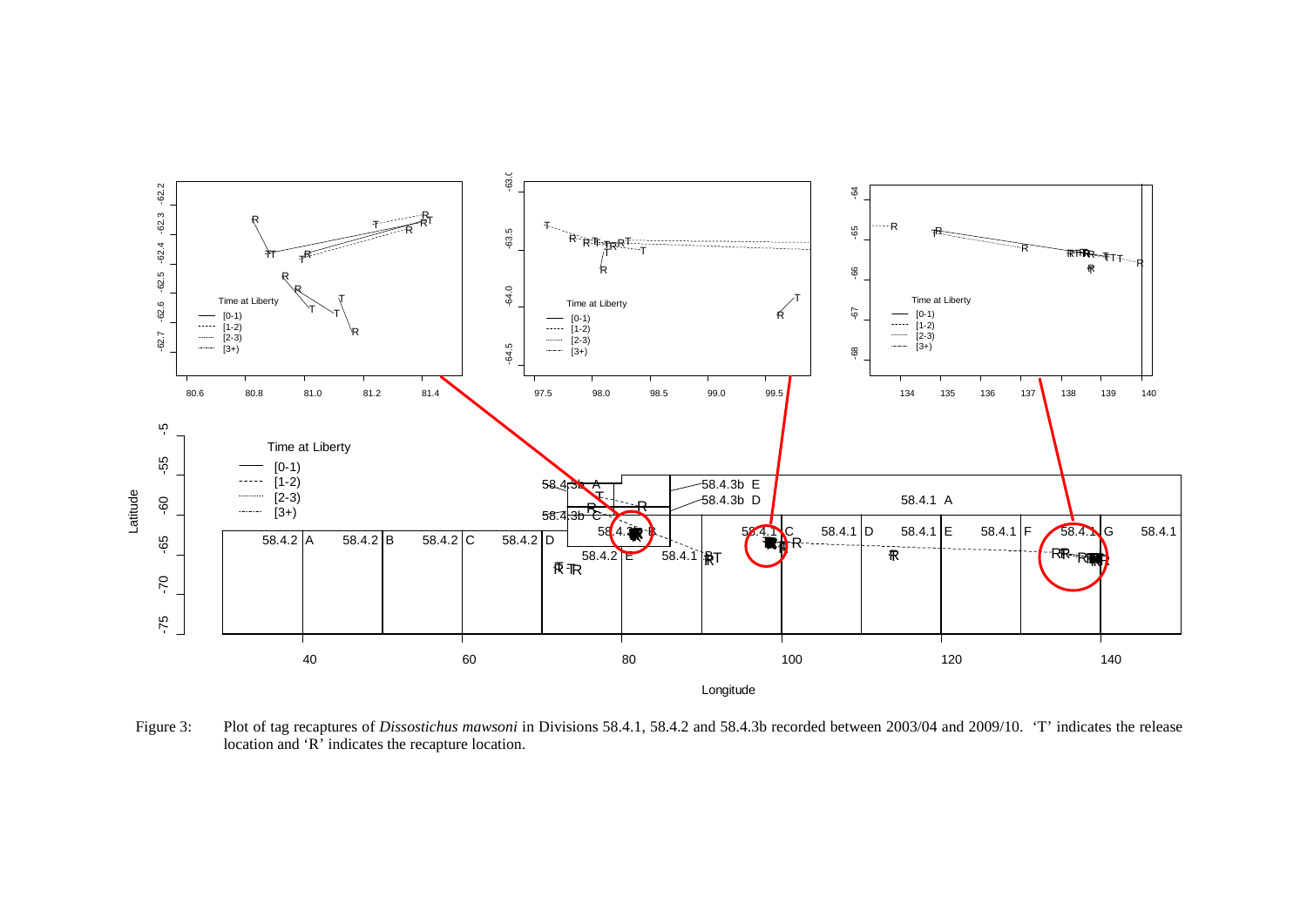

Figure 4: Plot of median lengths for longlines sampled in Divisions 58.4.1, 58.4.2 and 58.4.3b between 2003/04 and 2008/09, aggregated into 0.5° latitude  $\times 0.5^{\circ}$ longitude boxes. The upper panel shows data for fishing in depths shallower than 1 000 m, the lower panel for fishing in depths deeper than 1 000 m. Note darker squares indicate smaller median length; lighter squares indicate larger median length.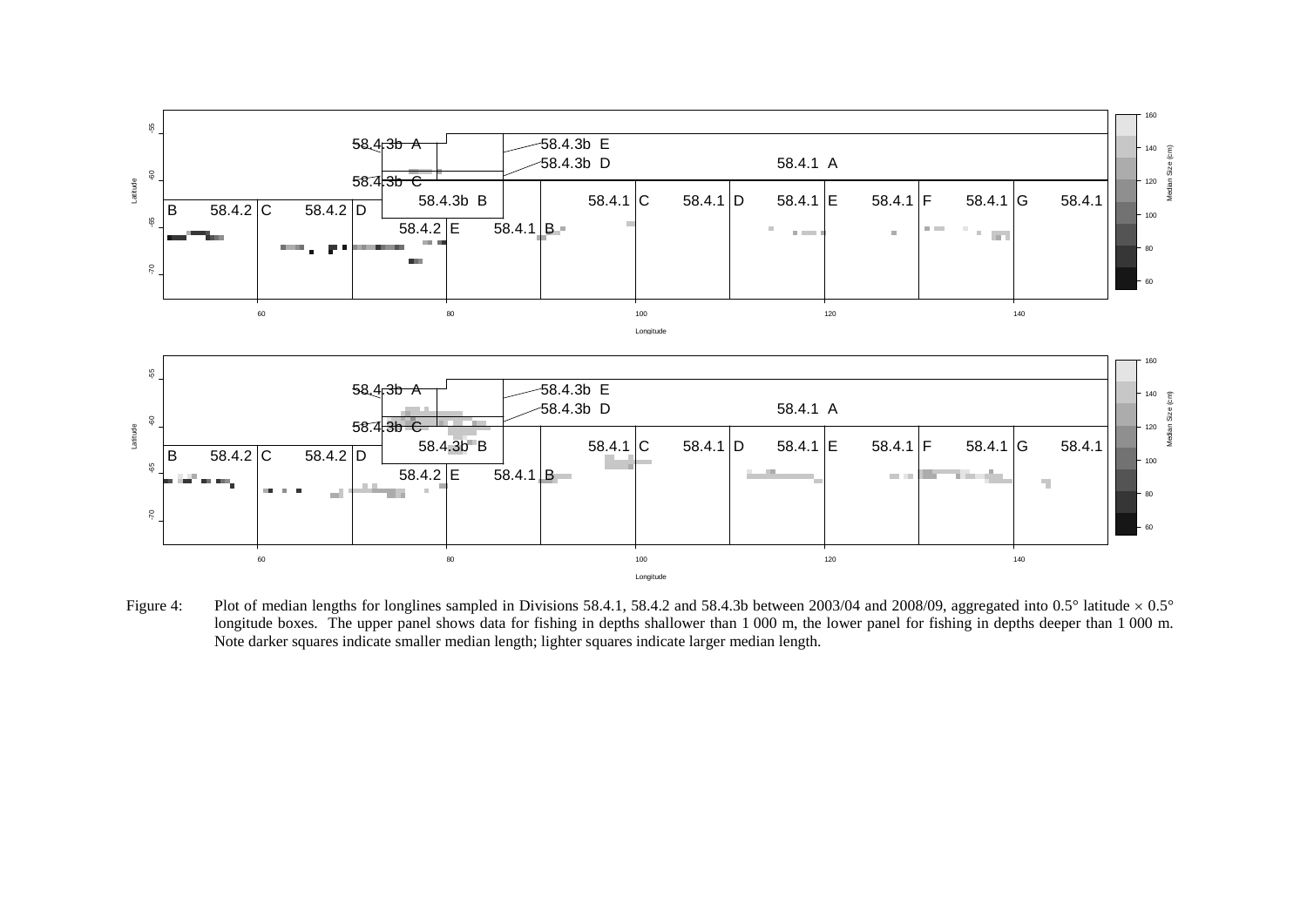## <span id="page-7-0"></span>**3. Parameter estimation**

## **3.1 Observations**

11. Vessels operating in this fishery are required to conduct fishery-based research in accordance with CM 41-01. This includes the collection of detailed catch, effort and biological data (Annex 41-01/A), the setting of research lines (Annex 41-01/B) and participation in the tagging program (Annex 41-01/C).

12. Vessels, on first entry into an SSRU, are required to make 10 research longline hauls. The requirement for a further 10 research hauls during the course of fishing was removed in 2008 and since 2008/09 the starting position of research hauls has been allocated by the Secretariat. The number of research hauls reported in fine-scale data are summarised in Table 2.

13. Vessels are also required to tag and release *Dissostichus* spp. at a rate of three fish per tonne of green weight caught, and a limit of 500 fish tagged per vessel applied until the end of 2006/07. A total of 2 342 *D. mawsoni* and 33 *D. eleginoides* (total 2 375 fish) have been tagged and released, and two recaptures (both *D. mawsoni*) has been reported from that division (Table 3). Of the fish tagged and released, 740 were released in SSRU A, 185 in SSRU C and 1 450 in SSRU E. No fish were tagged in SSRU D in the first two years of the fishery when that SSRU was open to fishing.

14. In 2010, the Commission required each vessel catching more than 2 tonnes of *Dissostichus* spp. in an exploratory fishery to achieve a minimum tag overlap statistic of 50% in 2010/11 and of 60% from 2011/12 onwards (Annex 41-01/C). The vessel fishing in Division 58.4.2 in 2010/11 achieved a tag overlap statistic greater than 50% (64%, Table 4).

| Season  | <b>Flag State</b>  | Vessel name     | <b>SSRU</b> | Number of hauls |                |       |
|---------|--------------------|-----------------|-------------|-----------------|----------------|-------|
|         |                    |                 |             | R               | C              | Total |
| 2002/03 | Australia          | Eldfisk         | 5842C       | 21              | 17             | 38    |
|         |                    | Eldfisk         | 5842D       | 16              | 4              | 20    |
|         |                    | Eldfisk         | 5842E       | 20              | 63             | 83    |
| 2003/04 | Australia          | Eldfisk         | 5842D       | 10              | 8              | 18    |
|         |                    | Eldfisk         | 5842E       | 19              | 9              | 28    |
| 2004/05 | Chile              | Globalpesca II  | 5842A       | 20              | $\mathfrak{D}$ | 22    |
|         |                    | Globalpesca II  | 5842E       | 8               |                | 8     |
|         | Korea, Republic of | Bonanza No. 707 | 5842A       | 15              | 38             | 53    |
|         |                    | Bonanza No. 707 | 5842C       |                 | 18             | 18    |
|         | New Zealand        | Janas           | 5842A       | 15              | $\overline{2}$ | 17    |
|         |                    | Janas           | 5842E       | 20              | 7              | 27    |
|         | Spain              | Arnela          | 5842E       | 13              | 7              | 20    |
| 2005/06 | Chile              | Globalpesca I   | 5842A       | 8               |                | 8     |
|         |                    | Globalpesca I   | 5842C       | 4               |                | 4     |
|         |                    | Globalpesca I   | 5842E       | 19              | 16             | 35    |
|         | Korea, Republic of | Insung No. 2    | 5842E       | 20              | 22             | 42    |
|         | Spain              | Galaecia        | 5842E       | 19              | $\overline{2}$ | 21    |

Table 2: Research (R) and commercial (C) longline hauls reported by vessels operating in the exploratory fishery for *Dissostichus* spp. in Division 58.4.2 (source: fine-scale data).

(continued)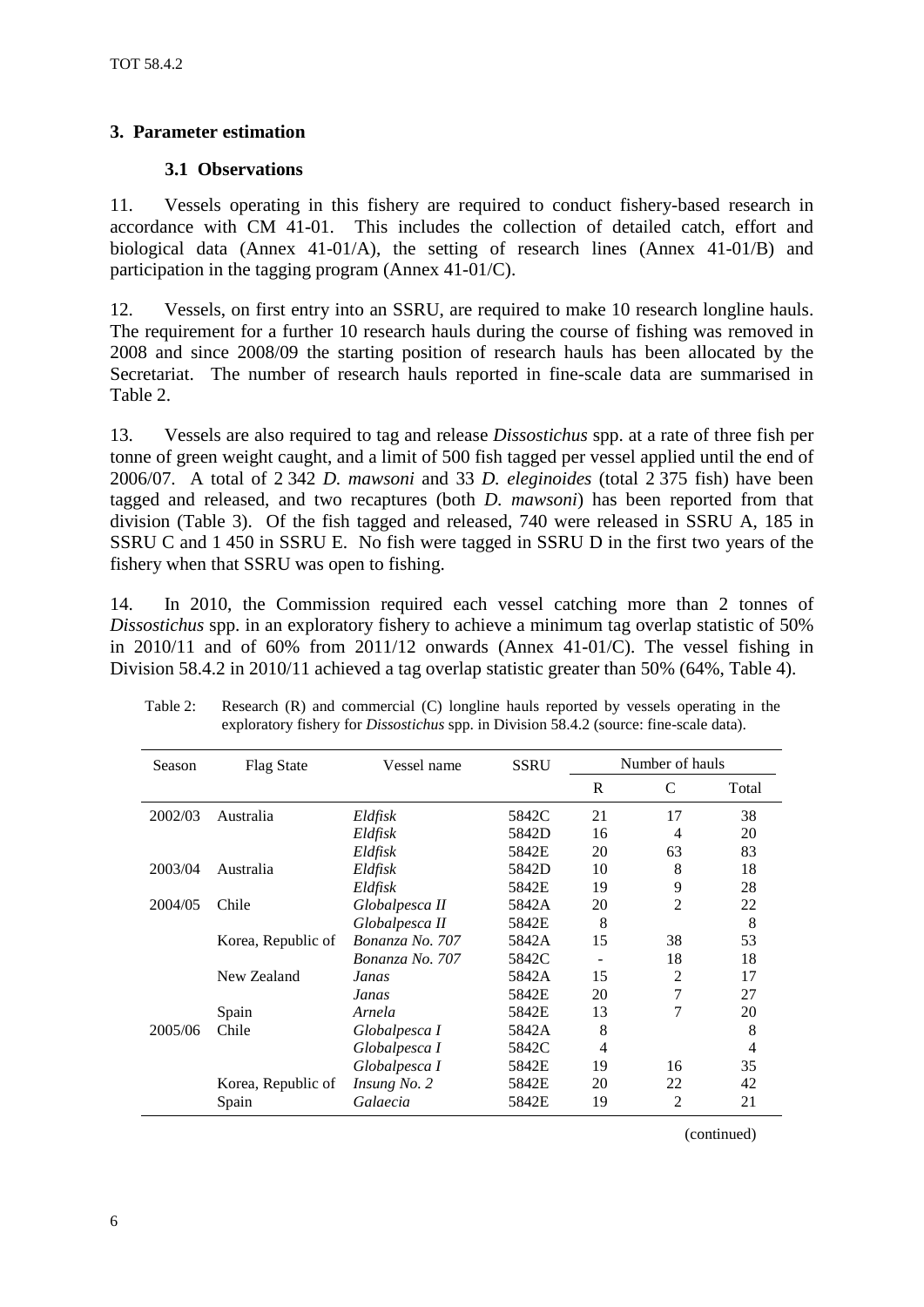| Season  | <b>Flag State</b>  | Vessel name         | <b>SSRU</b> | Number of hauls |                |       |
|---------|--------------------|---------------------|-------------|-----------------|----------------|-------|
|         |                    |                     |             | R               | C              | Total |
| 2006/07 | Korea, Republic of | <i>Insung No. 1</i> | 5842A       | 10              | 9              | 19    |
|         |                    | <i>Insung No. 1</i> | 5842E       | $\overline{2}$  |                | 2     |
|         |                    | Jung Woo No. 2      | 5842A       | 16              | 22             | 38    |
|         | Namibia            | Antillas Reefer     | 5842E       | 19              | 36             | 55    |
| 2007/08 | Korea, Republic of | <i>Insung No. 1</i> | 5842A       | 20              | 7              | 27    |
|         |                    | <i>Insung No. 1</i> | 5842C       | 10              | 5              | 15    |
|         | Namibia            | Antillas Reefer     | 5842A       | 20              | $\mathfrak{D}$ | 22    |
|         |                    | Paloma V            | 5842E       | 20              | 26             | 46    |
| 2008/09 | Japan              | Shinsei Maru No. 3  | 5842A       | $5*$            |                | 5     |
|         |                    | Shinsei Maru No. 3  | 5842B       | 10              | 5              | 15    |
|         | Korea, Republic of | Insung No. 22       | 5842B       | 10              | 11             | 21    |
| 2009/10 | Korea, Republic of | Insung No. 2        | 5842A       | 10              |                | 10    |
|         |                    | Insung No. 2        | 5842E       | 10              | 37             | 47    |
| 2010/11 | Korea, Republic of | Insung No. 7        | 5842E       | 10              | 12             | 22    |

Table 2 (continued)

\* SSRU closed while vessel undertaking research hauls.

- Table 3: Number of individuals of *Dissostichus* spp. tagged and released (a) and tagging rates (b) reported by vessels operating in the exploratory fishery for *Dissostichus* spp. in Division 58.4.2 since 2006/07, and total number of tagged fish released and recaptured (c) (source: observer data and catch and effort reports).
- (a) Number of individuals of *Dissostichus* spp. tagged and released. The number of *D. eleginoides* is indicated in brackets.

| <b>Flag State</b>  | Vessel name         |         |         | Season  |         |         |
|--------------------|---------------------|---------|---------|---------|---------|---------|
|                    |                     | 2006/07 | 2007/08 | 2008/09 | 2009/10 | 2010/11 |
| Chile              | Globalpesca I       |         |         |         |         |         |
| Japan              | Shinsei Maru No. 3  |         |         | 60(1)   |         |         |
| Korea, Republic of | <i>Insung No. 1</i> | 88 (0)  | 248(0)  |         |         |         |
|                    | <i>Insung No. 2</i> |         |         |         | 291(0)  |         |
|                    | Insung No. 7        |         |         |         |         | 408(0)  |
|                    | Insung No. 22       |         |         | 217(7)  |         |         |
|                    | Jung Woo No. 2      | 74 (0)  |         |         |         |         |
| Namibia            | Antillas Reefer     | 86(0)   | 48(1)   |         |         |         |
|                    | Paloma V            |         | 377(9)  |         |         |         |
| Spain              | Galaecia            |         |         |         |         |         |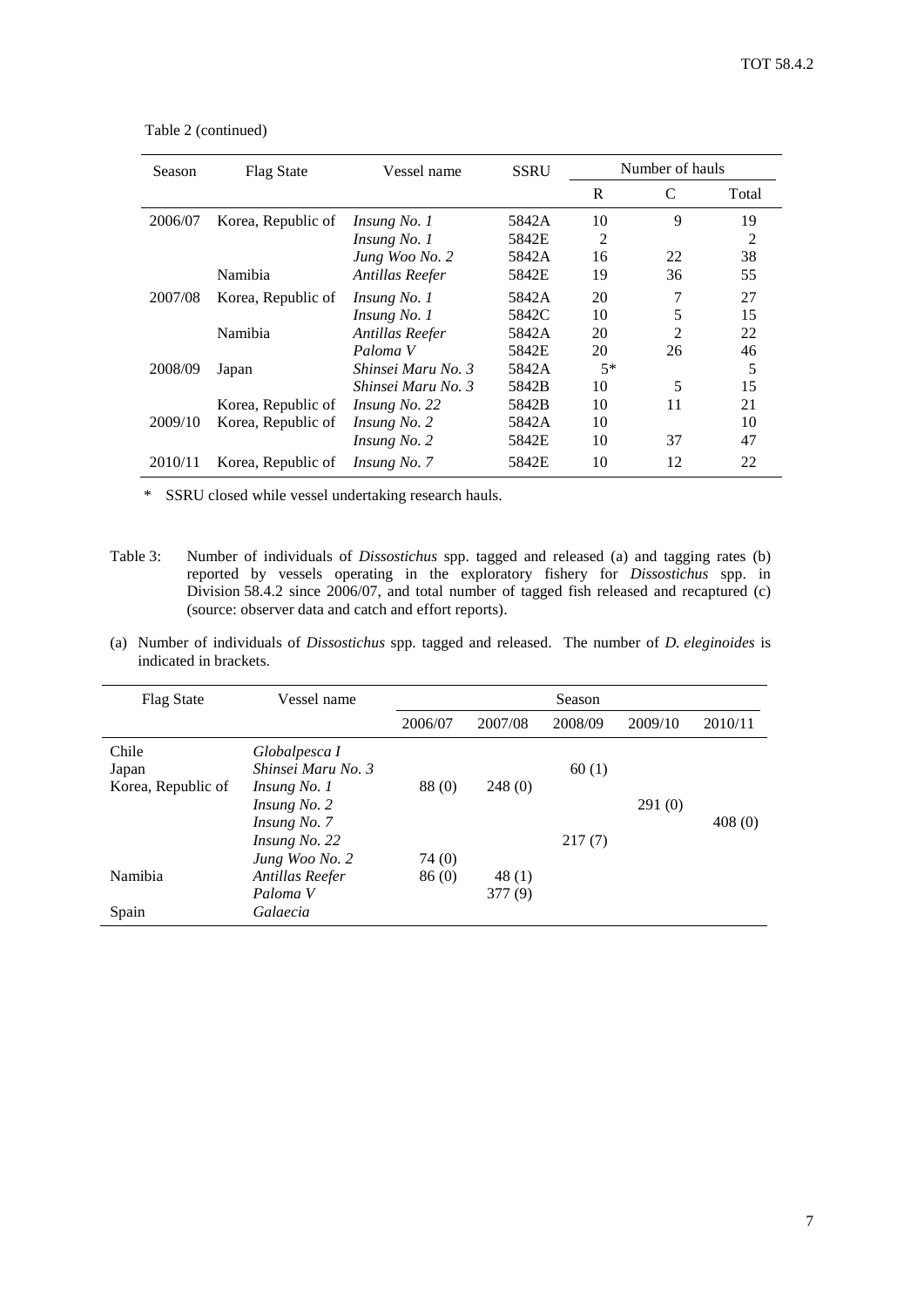| <b>Flag State</b>  | Vessel name        | Season  |         |         |         |         |
|--------------------|--------------------|---------|---------|---------|---------|---------|
|                    |                    | 2006/07 | 2007/08 | 2008/09 | 2009/10 | 2010/11 |
| Chile              | Globalpesca I      |         |         |         |         |         |
| Japan              | Shinsei Maru No. 3 |         |         | 3.1     |         |         |
| Korea, Republic of | Insung No. 1       | 4.4     | 3.0     |         |         |         |
|                    | Insung No. 2       |         |         |         | 3.1     |         |
|                    | Insung No. 7       |         |         |         |         | 3.0     |
|                    | Insung No. 22      |         |         | 4.6     |         |         |
|                    | Jung Woo No. 2     | 1.9     |         |         |         |         |
| Namibia            | Antillas Reefer    | 1.3     | 5.4     |         |         |         |
|                    | Paloma V           |         | 3.0     |         |         |         |
| Spain              | Galaecia           |         |         |         |         |         |
| Required rate      |                    | 3       | 3       | 3       | 3       | 3       |

(b) Tagging rate (number of fish tagged per tonne of green weight caught) of *Dissostichus* spp.

(c) Total number of tagged *Dissostichus* spp. released and recaptured in Division 58.4.2.

| Season  | Number tagged and released |            |       |                | Number recaptured |                |  |  |  |
|---------|----------------------------|------------|-------|----------------|-------------------|----------------|--|--|--|
|         | D. eleginoides             | D. mawsoni | Total | D. eleginoides | D. mawsoni        | Total          |  |  |  |
| 2004/05 | 14                         | 328        | 342   |                |                   |                |  |  |  |
| 2005/06 |                            | 135        | 136   |                |                   |                |  |  |  |
| 2006/07 | $\Omega$                   | 248        | 248   |                |                   |                |  |  |  |
| 2007/08 | 10                         | 663        | 673   |                |                   |                |  |  |  |
| 2008/09 | 8                          | 269        | 277   | 0              |                   |                |  |  |  |
| 2009/10 | 0                          | 291        | 291   | 0              |                   |                |  |  |  |
| 2010/11 | 0                          | 408        | 408   |                |                   |                |  |  |  |
| Total   | 33                         | 2342       | 2375  | 0              | ∍                 | $\mathfrak{D}$ |  |  |  |

Table 4: Time series of the tag overlap statistic (CM 41-01) for *Dissostichus mawsoni* and *D. eleginoides* tagged in Division 58.4.2. The statistic was implemented in 2010/11, and comparative values were calculated for previous seasons. Values were not calculated for total catches of less than 2 tonnes (\*) and length data were aggregated by 10 cm length intervals.

| <b>Species</b> | <b>Flag State</b>           | Vessel name                               |    | 2006/07 2007/08 2008/09 2009/10 | 2010/11 |
|----------------|-----------------------------|-------------------------------------------|----|---------------------------------|---------|
| D. mawsoni     | Japan<br>Korea, Republic of | Shinsei Maru No. 3<br><i>Insung No.</i> 7 |    | 36                              | 64      |
| D. eleginoides | Japan                       | Jung Woo No. 2<br>Shinsei Maru No. 3      | 29 | *                               |         |
|                | Korea, Republic of          | Jung Woo No. 2                            | ∗  |                                 |         |

## **3.2 Fixed parameter values**

15. None available for this fishery.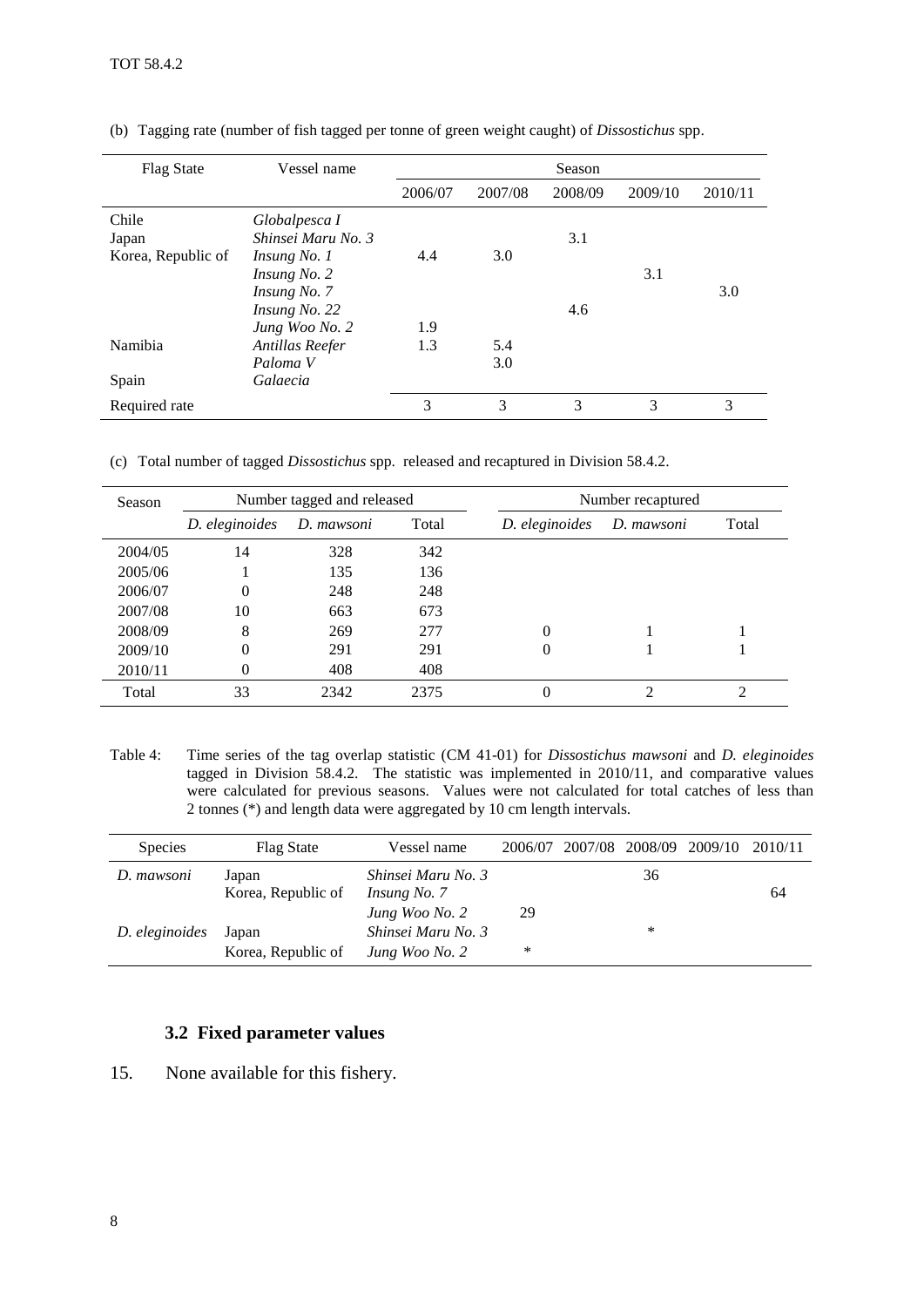### <span id="page-10-0"></span>**4. Stock assessment**

16. WG-FSA-08/63 examined expected tag-recapture rates in new and exploratory *Dissostichus* spp. fisheries in the southern Indian Ocean sector. In particular, the paper considered the potential for tagging programs in new and exploratory fisheries to yield sufficient data to be of use in determining catch limits in the early stages of fishery development. Scenarios were developed using a range of tag-release rates, tag-detection rates, natural mortality, fish movement out of the fishery, and IUU removals in order to estimate the expected numbers of tag-returns. Even under 'worst-case' assumptions (e.g. lower detection rates, higher tag mortality, high levels of emigration and high IUU) tag-recaptures were still expected to be considerably higher than currently observed in Divisions 58.4.1 and 58.4.2. The paper concluded that if current tag-recapture rates continue, then tag-based assessments of stock status in Divisions 58.4.1 and 58.4.2 are likely to remain uncertain in the short to medium term, and fishing should remain focused in areas where tagreleases have been concentrated until these uncertainties can be addressed.

17. Progress on assessing the exploratory fishery in Divisions 58.4.1 and 58.4.2 was presented in WG-SAM-08/4 and a summary was provided in SC-CAMLR-XXVII, Annex 7, paragraphs 3.1 to 3.5. WG-SAM recommended that WG-FSA use the methods described in this paper to provide management advice for the *Dissostichus* spp. fishery in this division, once a number of modifications had been made (SC-CAMLR-XXVII, Annex 7, paragraph 4.3). WG-SAM also recommended that tagging be continued at the current rate in these divisions.

18. An updated assessment of the exploratory fisheries in Divisions 58.4.1 and 58.4.2, including the minor modifications requested by WG-SAM, was provided in WG-FSA-08/43. The authors compared estimates of abundance for these areas using four methods: comparative CPUE trends, local depletions, a constant recruitment model and mark-recapture data. Recapture rates were so low that a reliable stock assessment based on these data was not possible, and instead they presented estimates of the number of expected tag-returns given the estimated biomass. Estimates of biomass by SSRU were moderately consistent between CPUE comparisons and local depletion methods. However, the predicted estimates of tagrecaptures were much higher than those observed. The paper provided tentative estimates of precautionary yield from Divisions 58.4.1 and 58.4.2, noting that these are substantially lower than the existing catch limits.

19. The Working Group noted that the full uncertainty in the longline CPUE in the two areas had not been incorporated into the assessment. For the purposes of providing advice on potential catch limits for the open SSRUs in Divisions 58.4.1 and 58.4.2, a further analysis was carried out which incorporated the uncertainty in CPUE into the biomass estimates for the SSRUs obtained using the comparative CPUE method detailed in WG-FSA-08/43. SSRU-specific yield calculations were calculated assuming an exploitation rate of 0.05 (which appears to be a sustainable exploitation rate for the assessed *Dissostichus* spp.) multiplied by the biomass estimate. Estimates of yield were also made for SSRUs 5841C, 5842A and 5842E based on depletion-derived biomass estimates. These are the only SSRUs for which depletion estimates were available over several years, from which the most recent best-fit depletion was selected. Yields were calculated separately for the median, 25 percentile and 75 percentile biomass values for each SSRU. The results of the analysis are presented in Table 5.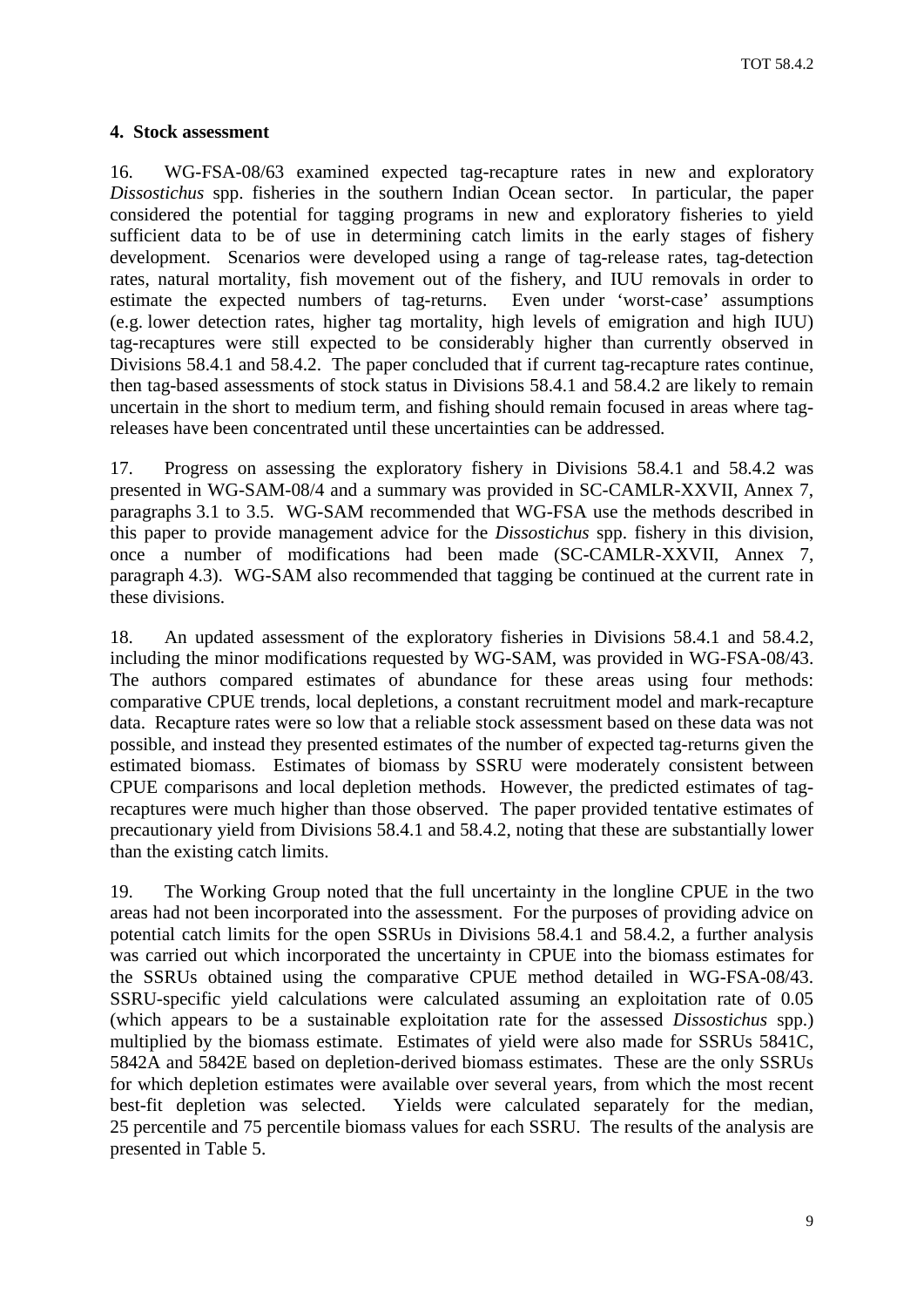<span id="page-11-0"></span>

| Table 5: | Yield estimates (tonnes) assuming a 5% exploitation rate by SSRU using the          |
|----------|-------------------------------------------------------------------------------------|
|          | median, 25 percentile $(25\%)$ and 75 percentile $(75\%)$ biomass levels calculated |
|          | using the comparative CPUE and depletion-derived methods. Estimates are             |
|          | relative to the 2006/07 fishing season.                                             |

|                     | <b>SSRU</b> |           |             |             |           |  |
|---------------------|-------------|-----------|-------------|-------------|-----------|--|
|                     |             | 5842A     | 5842C       |             | 5842E     |  |
| Method              | <b>CPUE</b> | Depletion | <b>CPUE</b> | <b>CPUE</b> | Depletion |  |
| Median              | 24          | 10        | 9           | 37          | 42        |  |
| 25%                 |             | 9         | 0           | 24          | 36        |  |
| 75%                 | 47          | 12        | 18          | 50          | 48        |  |
| Current catch limit |             | 260       | 260         |             | 260       |  |
| 2007/08 catch       | 54          |           | 37          | 125         |           |  |
| Range in catches    |             | $4 - 62$  | $4 - 37$    | $14 - 156$  |           |  |

20. Dr L. Pshenichnov (Ukraine) noted that the estimation of fished areas of Divisions 58.4.1 and 58.4.2 has not been corrected for the closed SSRUs of Divisions 58.4.1 and 58.4.2. He noted that the assumption that CPUE is proportional to toothfish density is not correct for a longline fishery, and that this leads to an increase in the uncertainty of the analysis. He further noted that the biomass of toothfish was estimated by means of an unknown constant (the catchability) (WG-FSA-08/43). Catchability of longline as a whole, and longlining of toothfish in particular, is unknown and should not be used for biomass estimation. He also considered that catches of immature (1–4 years old) fish in Division 58.4.2 (WG-FSA-08/23) using bottom trawls are similar to those found in other subareas which suggests that recruitment and biomass of fish in this division is also similar to those subareas. This is inconsistent with the summary of WG-FSA-08/43.

21. The Working Group considered that although the estimates of yield from the analysis were uncertain, the results suggested that the size of the *Dissostichus* spp. population in these two divisions was likely to be small and that the current catch limits were unlikely to be sustainable. The Working Group therefore recommended that the catch limits be reduced in each of the open SSRUs in Divisions 58.4.1 and 58.4.2 to the estimates of yield based on the median biomass estimates provided in Table 5. The Working Group also recalled the work of WG-SAM which considered that catches of 10 tonnes were unable to provide useful information to enable the assessment of a stock except in circumstances of well-designed research programs testing clear hypotheses (SC-CAMLR-XXVII, Annex 7, paragraph 4.6). Therefore, the Working Group further recommended that SSRUs with a yield of less than 20 tonnes be closed to fishing.

### **5. By-catch of fish and invertebrates**

### **5.1 By-catch removals**

22. Catches of by-catch species groups (macrourids, rajids and other species) reported in fine-scale data, their respective catch limits, and number of rajids cut from lines and released alive are summarised in Table 6. The by-catch in this fishery consists predominantly of macrourids (up to 28 tonnes per season). Catches of rajids of up to 3 tonnes per season have been reported.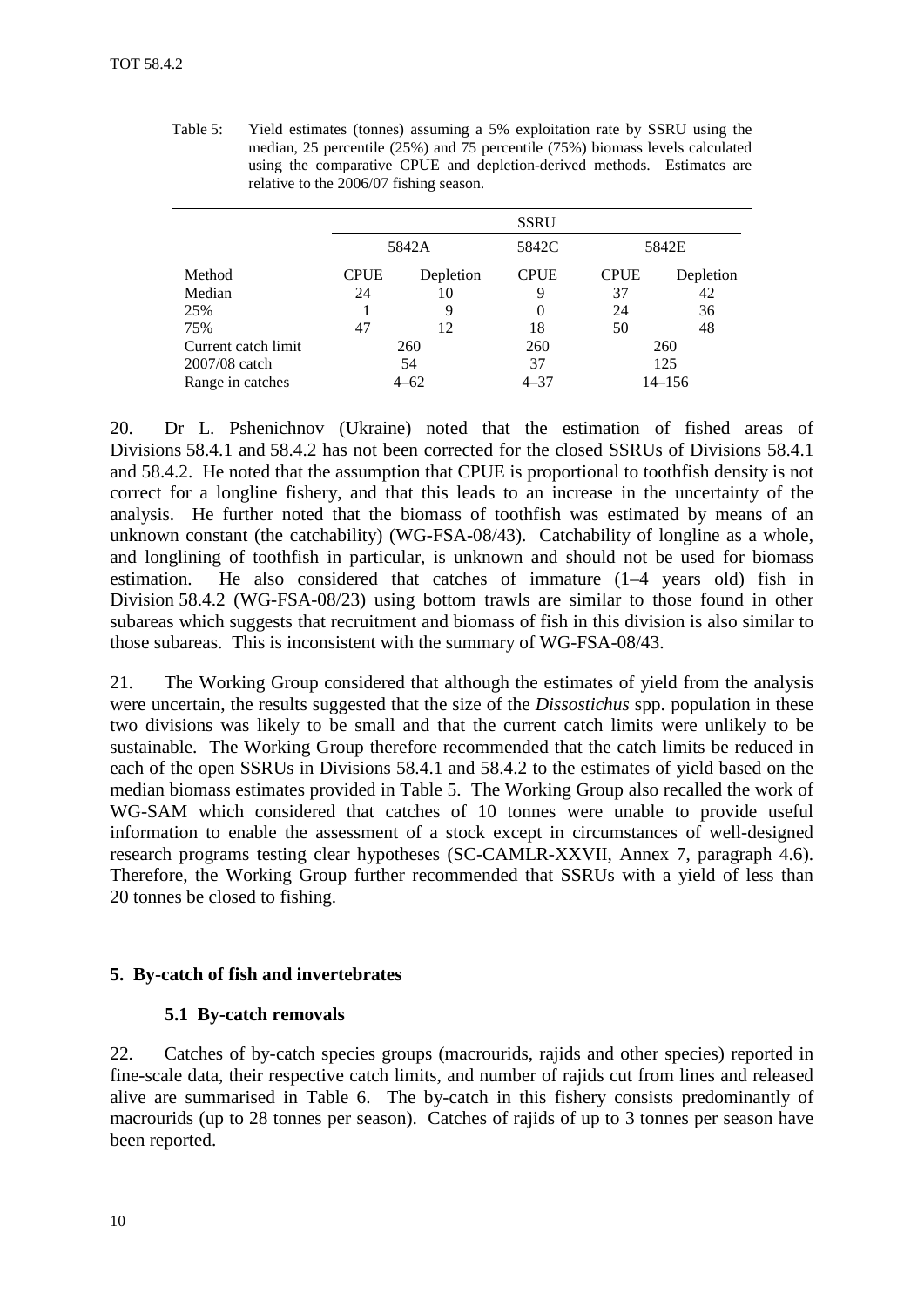23. The Working Group noted that the reported catch of macrourids in the fishery in 2004/05 was relatively higher (22% of the catch of *Dissostichus* spp.) when fishing was concentrated in SSRU A, than in other seasons (2–10% of the catch of *Dissostichus* spp.) when fishing was concentrated in SSRU E.

| Season  | <b>Macrourids</b>          |                               | Rajids                     |                               |                    | Other species              |                               |
|---------|----------------------------|-------------------------------|----------------------------|-------------------------------|--------------------|----------------------------|-------------------------------|
|         | Catch<br>limit<br>(tonnes) | Reported<br>catch<br>(tonnes) | Catch<br>limit<br>(tonnes) | Reported<br>catch<br>(tonnes) | Number<br>released | Catch<br>limit<br>(tonnes) | Reported<br>catch<br>(tonnes) |
| 2002/03 | 250                        | 12                            | 250                        | 0                             |                    | 100                        |                               |
| 2003/04 | 80                         |                               | 50                         | 0                             |                    | 100                        | $<$ 1                         |
| 2004/05 | 124                        | 28                            | 50                         | 3                             | 3                  | 60                         | 2                             |
| 2005/06 | 124                        | 4                             | 50                         | 0                             |                    | 60                         |                               |
| 2006/07 | 124                        | ⇁                             | 50                         | 0                             |                    | 60                         | $<$ 1                         |
| 2007/08 | 124                        | 12                            | 50                         | 0                             |                    | 60                         |                               |
| 2008/09 | 20                         |                               | 50                         | 0                             |                    | 40                         | $<$ 1                         |
| 2009/10 | 20                         | 4                             | 50                         | 0                             |                    | 40                         | $<$ 1                         |
| 2010/11 | 20                         | <1                            | 50                         | 0                             |                    | 40                         | $<$ 1                         |

Table 6: Catch history for by-catch species (macrourids, rajids and other species), catch limits and number of rajids released alive in Division 58.4.2. Catch limits are for the whole fishery (see CM 33-03 for details). (Source: fine-scale data)

### **5.2 Assessment of impacts on affected populations**

24. None available for this fishery.

#### **5.3 Identification of levels of risk**

25. None available for this fishery.

#### **5.4 Mitigation measures**

26. In 2008, the Commission agreed to the Year-of-the-Skate, and the protocol in CCAMLR-XXVII, paragraph 4.55, was implemented.

27. In 2009, the Commission agreed that the Year-of-the-Skate should be extended to 2009/10 in order to allow for sufficient data to be collected for preliminary assessments to be made in the future (see SC-CAMLR-XXIX, Annex 8, paragraphs 6.14 to 6.21).

28. During WG-FSA-10 it was concluded that the Year-of-the-Skate had been a success overall and had met its objectives to enhance data collection and improve tagging in order to develop assessments (SC-CAMLR-XXVI, Annex 5, paragraphs 6.34 and 6.35). Based on conclusions reported in WG-FSA-10/25 for data in Subareas 88.1 and 88.2 and review of data across all exploratory areas and divisions during the meeting, the Working Group concluded that data collection rates for skates could return to standard levels for these species in 2010/11 until further notice, and the mandatory skate tagging requirements could be removed from the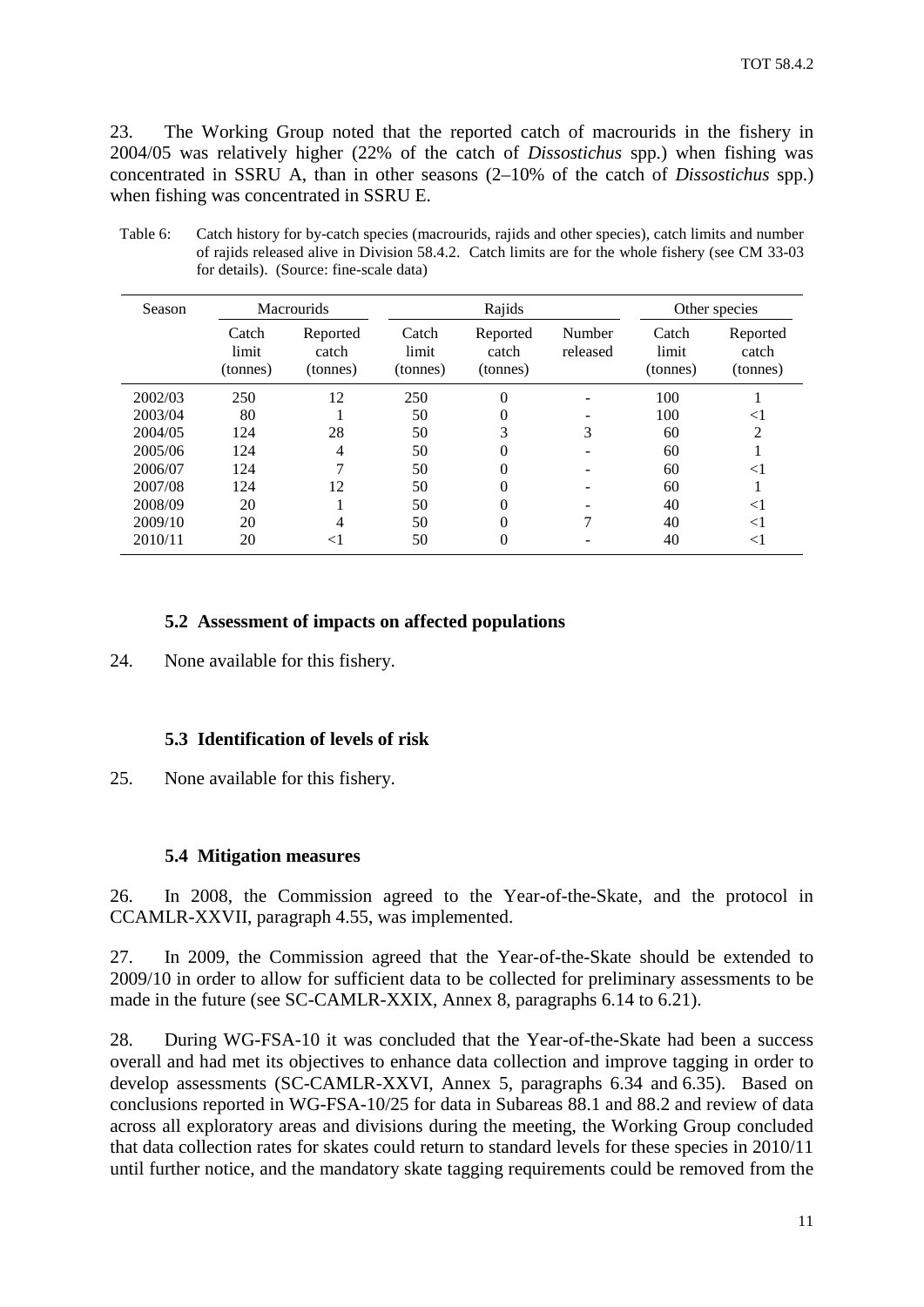<span id="page-13-0"></span>relevant conservation measures. However, the requirement for all skates to be brought on board or alongside the hauler to be correctly identified, scanned for tags and for their condition to be assessed should be made mandatory, and the Working Group recommended that CM 33-03 be revised accordingly. Continued scanning for tags by crew and observers is imperative to enable updates to be made to preliminary assessments of skates in the future.

#### **6. By-catch of birds and mammals**

#### **6.1 By-catch removals**

29. There have been no observed seabird mortalities in Division 58.4.2 (Table 7).

Table 7: Seabird by-catch limit, observed mortality rate and total estimated mortality of seabird by-catch in Subarea 58.4, including Division 58.4.2.

| Season  | By-catch limit<br>(number of birds) | Mortality rate<br>(birds/thousand hooks) | Total estimated mortality<br>(number of birds) |
|---------|-------------------------------------|------------------------------------------|------------------------------------------------|
| 2002/03 | $3*$                                |                                          |                                                |
| 2003/04 | $3*$                                |                                          |                                                |
| 2004/05 | $3*$                                |                                          |                                                |
| 2005/06 | $3*$                                |                                          |                                                |
| 2006/07 | $3*$                                |                                          |                                                |
| 2007/08 | $3*$                                |                                          |                                                |
| 2008/09 | $3*$                                |                                          |                                                |
| 2009/10 | $3*$                                |                                          |                                                |
| 2010/11 | $3*$                                |                                          |                                                |

\* Per vessel during daytime setting.

30. No marine mammal interactions or mortalities were observed in 2010/11.

31. In 2011, as in previous years, WG-IMAF agreed the risk level of seabirds in this fishery in Division 58.4.2 is category 2 (average to low) (SC-CAMLR-XXX, Annex 8).

#### **6.2 Mitigation measures**

32. CM 25-02 applies to this fishery and in recent years has been linked to an exemption for night setting in CM 24-02 and subject to a seabird by-catch limit. Offal and other discharges are regulated under CM 26-01.

### **7. Ecosystem implications/effects**

33. No evaluation available for this fishery.